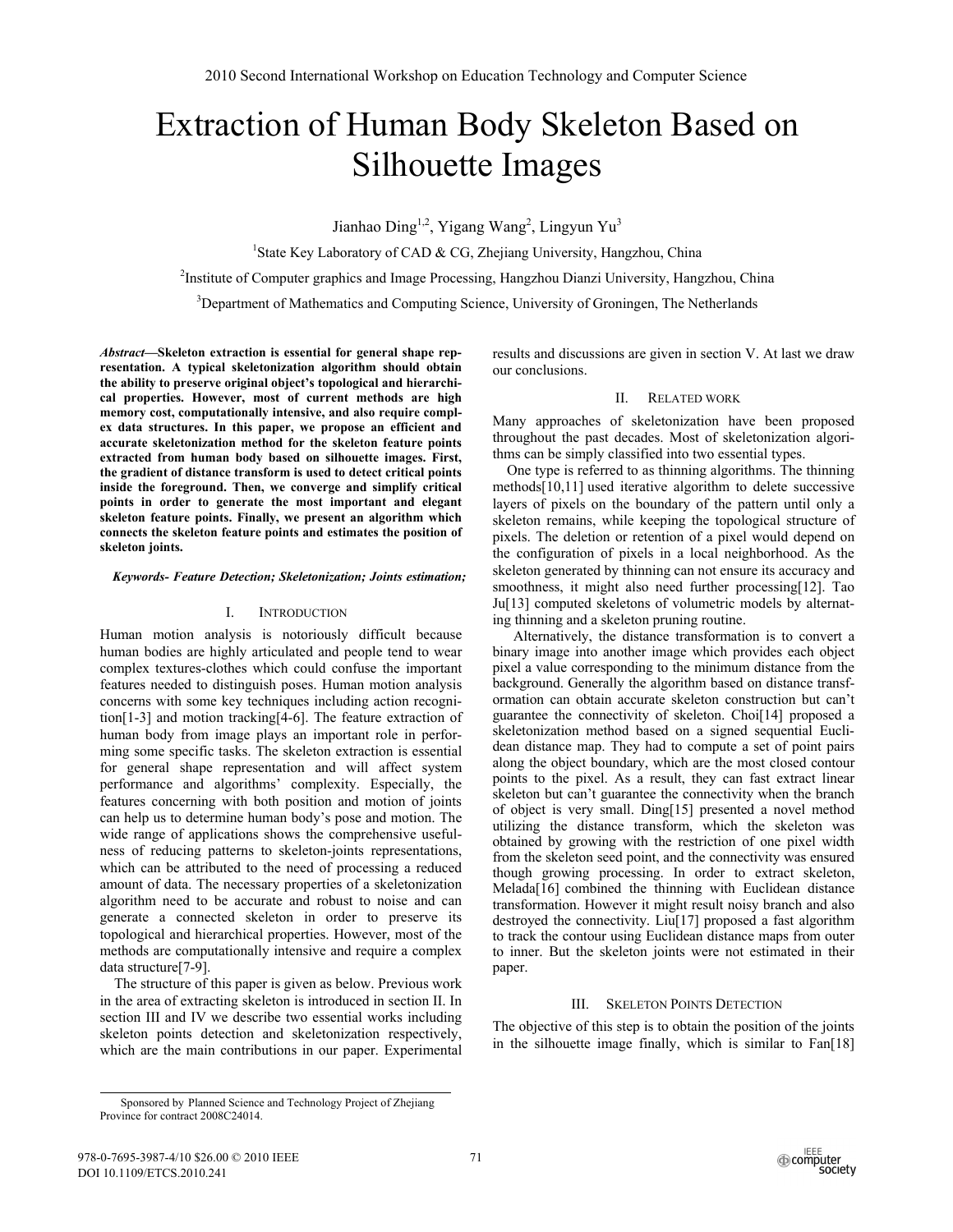works. But our algorithm is easier to get the skeleton and more robust for localizing skeleton joints. We utilize the gradient of distance transform to detect critical points from silhouette images. Additionlly, the joints position was not estimated in their paper.

## *A. The gradient of distance transform*

According to the definition of skeleton and distance transform, the value of distance transform on skeleton points should be greater than their neighbors[19]. The extraction of skeleton is to find the ridge lines of objects. To obtain the ridge lines, we may need to explore the local features such as the gradient of distance transform image.

Suppose that the image distance transform is  $DT(x, y)$ ,  $DT(x_0, y_0)$  denotes the distance transform value in the pixel  $p(x_0, y_0)$ . The gradient of distance transform is denoted as  $\nabla DT = (\frac{\partial DT}{\partial x}, \frac{\partial DT}{\partial y})$ , so the norm of gradient vector is:

$$
|\nabla DT| = \sqrt{\left(\frac{\partial DT}{\partial x}\right)^2 + \left(\frac{\partial DT}{\partial y}\right)^2}
$$

Apparently ridge lines should locate in those smaller  $|\nabla DT|$ points. However the number of points is too large to generate the linear skeleton directly.

# *B. Extracting Local Maximum Points and Critical Points*

*Definition 1 Local Maximum Points(LMP)*:  $DT(p)$  is the distance transform at  $p$ ,  $Q$  is the set of 8-connected neighbors of *p*. If  $DT(p) \geq DT(q)$  for  $\forall q \in Q$ , we define the point  $p$  is a local maximum point of distance transform.

In terms of this definition, the LMP are the latent skeleton points. Fig. 1(a) shows the LMP denoted with yellow color. It is obvious that the LMP have equal distance transform values in some connected regions according to the definition 1 and the transitivity of connected relation.

*Definition 2 Critical Points(CP):* CP are the LMP whose  $|\nabla DT|$  is minimum value point among its connected neighbors.



Figure 1. (a) Local maximum of DT (b) Critical points

We can easily obtain the critical points with one-pixel wide in the distance transform image in terms of this definition. Fig. 1(b) shows the position of critical points denoted in red color. Apparently, the critical points locate the position where these pixels have smaller  $|\nabla DT|$ . Therefore, we can suppose that the critical points are a subset of image skeleton. After connecting these critical points in some specific constraint condition, the algorithm can generate linear skeleton. However, comparing with skeleton joints, the number of critical points is too large. It will be very hard to connect them correctly when we face to so large set of scatter points. In this case, we would need to extract the feature points from the critical points further.

# *C. Detecting Skeleton Feature Points*

*Definition 3 Skeleton Feature Points(SFP):* Considering a critical point as the center of a circle, we can determine the tangent circle *C* of silhouette edges for this point. We suppose the  $cps$ , which  $cps \in C$ , as meaning of the critical points set within the range of the circle *C* . Then we will just discard all points belong to *cps* and only remain the center point of *C* , which will be referred as the skeleton feature point.

According to the definition 3, we traverse the rest critical points with the same operation until no overlay regions of tangent circles for critical points left. The skeletonization process will benefit from different aspects offered by this simplification mechanism, such as reduced critical points.

## IV. SKELETONIZATION

As the skeleton feature points we got in the section 3 are dispersive and irregularity, it is difficult to match or track these scatter points directly. Therefore, we need connecting the skeleton feature points and estimating joints.

## *A. Connecting the skeleton feature points*

The objective of this step is to connect the feature points together in some specific routine.

We define a constraint condition to avoid any point to be incorporated when searching the successive feature points to be skeletonization. The constraint condition is very reasonable that any lines connecting two points must locate on the foreground. It means any pixel satisfied  $DT(n) > 0$ , where





Figure 2. The definition of search direction from root point

We consider the current point as parent point and search the closest points satisfying the constraint condition as child points. Initially the point with maximum distance transform which generally located on body's chest is the root point. Its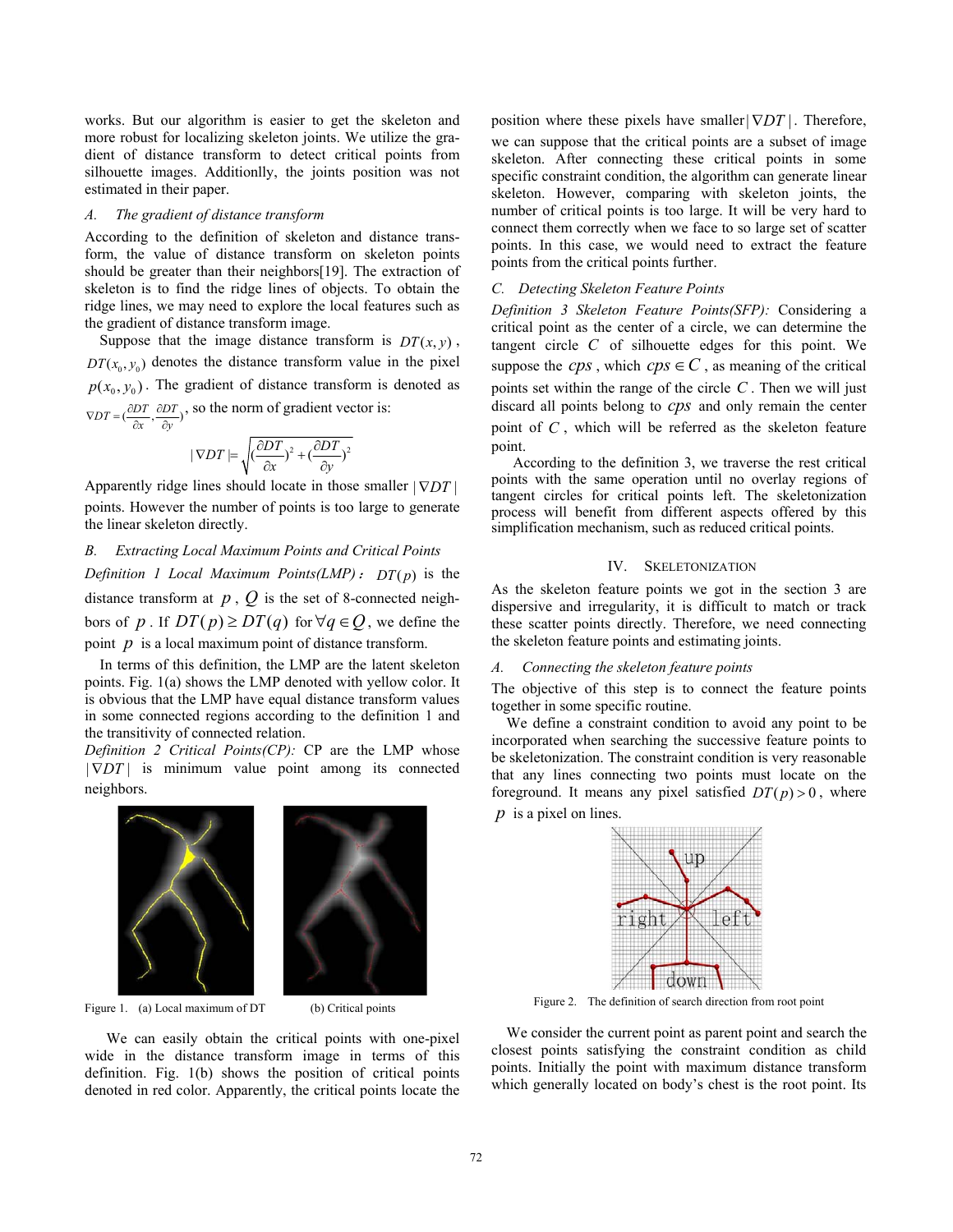four children points are from four directions consisting of left direction, right direction, up direction and down direction respectively, as the fig. 2 shows. The search direction is determined by the slope information of the line connecting with the root point.

In each skeleton growing step, the algorithm will find the closest skeleton feature point which satisfied the constraint condition to the current point. If this point joins the skeleton, it will be deleted from the skeleton feature points set so as to avoid being searched repetitively. If no points being found any more, we refer the last point as an end point or leaf point. After reaching the leaf point, the algorithm will go back to the parent point and search from another child point. The algorithm repeats the process till the feature skeleton points list is empty to generate a tree of skeleton feature points finally.

## *B. Estimating joints*

Here is a detailed description of the skeleton joints estimation. The skeleton of human body is a set of rigid parts which are joined by joints. The research of the anthropotomy[20] has indicated that, for different bodies, the proportions of body parts are approximately the same. For this reason, we can take a standard human skeleton model as an example, which is shown in fig. 3, and estimate the position of joints.



Figure 3. The standard human skeleton model

The skeleton feature points are tied together in a tree structure in the previous section. We traverse the tree of skeleton feature points to find the leaf points and the crossing points firstly, which have more than one child. From then on, the path distance from some given point to leaf point can be easily computed along to the connected skeleton feature points. The upper leaf point is considered as head joint. According to the shoulder direction and width proportion to the body height, we can obtain the shoulder joints easily from the root points. In the same way, we can determine the elbow joints from shoulder joints according to the length proportion of the upper arm to the total arm. Before computing two knee joints, we must determine the waist joint. Obviously the waist joint is the first point with two children in the down direction from the root point. Starting from the waist joint, the two knee joints are computed through the anthropotomy proportion. Finally we get all joints position of the standard dummy skeleton we defined and denote the joints position using yellow circles, as the fig. 4(e) shows.

# V. RESULTS AND DISCUSSIONS

We have performed a number of experiments on single human body silhouette images with different styles and different poses. Fig. 4 shows our experiment results, including raw silhouette images, local maximum points, critical points, skeleton feature points and skeleton joints. Experiments show that the proposed method is satisfying. TABLE I lists the relevant number of the pixel points in the process of skeletonization, including local maximum points, critical points, skeleton feature points and skeleton joints, which images resolution are  $640 \times 480$ .

TABLE I. THE QUANTITY OF DIFFERENT FEATURES

|        | I MP | CΡ  | <b>SFP</b> |    |
|--------|------|-----|------------|----|
| image1 | 325  | 159 | 58         |    |
| image2 | 735  | 116 | 39         | 13 |
| image3 | 936  | 214 | 56         | 13 |

But the results are unsatisfied and even encounter some mistakes when the joints are hidden or kept out. That's because our approach uses the uniform scales of the human body parts to determine the position of the inner joints such as elbow and knee joints, there might cause some errors between the scales of the different bodies. In the subsequent work, we will solve hidden problem and estimate the 3D joints position[21,22] shoulder **the contract of the contract of the shoulder**  $\sim$  utilizing probabilistic model and multiple views methods.

 Human motion is a complex pattern, this method must resolve the problems firstly, extracting the precision of the human silhouette from the complex background. Alternatively, how to determine the positions of the joints that are hidden or kept out is another formidable problem.

## VI. CONCLUSIONS

In this paper, we have presented a method for articulated-pose identification from the silhouette images of human body. A dummy skeleton is extracted like the reality skeleton of the human from the silhouette images by using the gradient of distance transform, then the position of joints are determined by using the knowledge of the anthropotomy. Experiments show that the method can estimate the positions of joints based on the right human silhouette. The method has no restrictive presupposition compared with others.

#### **REFERENCES**

- [1] Z. Zhang, Y. Hu, S. Chan, and L.T.Chia, "Motion context: A new representation for human action recognition", In ECCV, 2008(4), pp. 817-829.
- [2] L. Wang, D. Suter, "Learning and matching of dynamic shape manifolds for human action recognition", IEEE Transactions on Image Processing, 2007, 16(6), pp. 1646-1661.
- [3] Efros, A. Berg, G. Mori, and J. Malik, "Recognizing action at a distance", In ICCV, 2003, pp. 726-733.
- [4] D. Vlasic, I. Baran, W.Matusik, and J. Popovi'c, "Articulated mesh animation from multi-view silhouettes", ACM Trans.Graph, 2008, 27(3), pp. 1-9.
- [5] G. Cheung, S. Baker, and T. Kanade, "Shape-from-silhouette across time part ii: Applications to human modeling and markerless motion tracking", Int. J. of Computer Vision, 2005, 63(3), pp. 225-245.
- [6] T. Drummond, R. Cipolla, "Real-time tracking of highly articulated